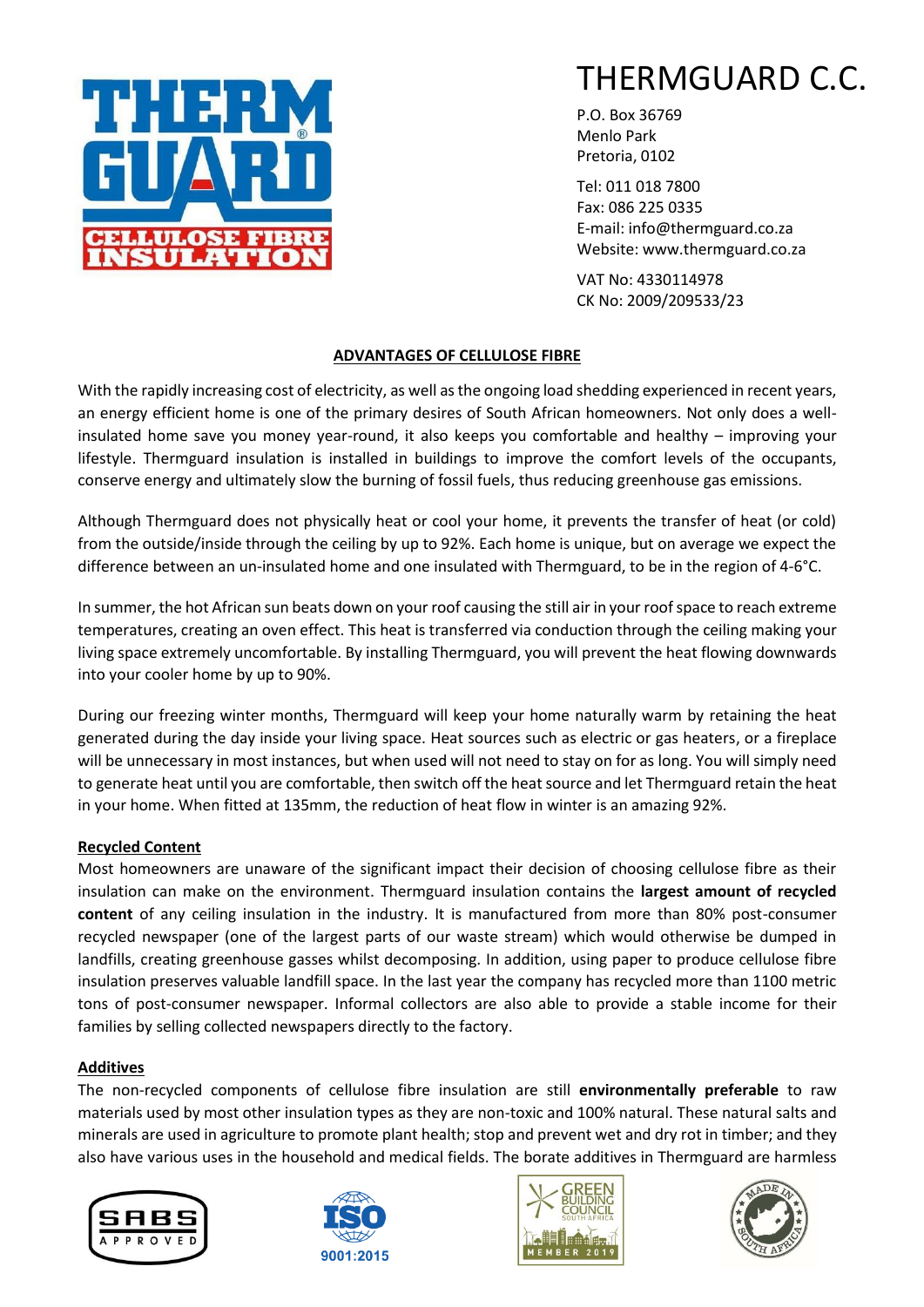# THERMGUARD C.C.

to humans and pets; however, it will irritate insects and rodents such that they will not live in the material or use it to build a nest. The result is that the Thermguard is a **passive, yet effective, pest control** measure ensuring a clean and healthy home.

# **Fire Retardant**

The borate treatment also gives Thermguard the fire retardation to meet South Africa's SANS 428 test criteria and classified B/B1/2, meaning that it **does not support flame spread**. It will also withstand the heat of a blow torch without melting or emitting noxious fumes. Cellulose has been proven to protect properties against the threat of fire and has even reduced the spread of accidental fires and the resulting damage.

### **Health Aspects**

Cellulose fibre has **great advantages for industrial health and worker safety**. The highest health risks occur during the manufacture, installation, and removal of insulation. None of which is an issue with cellulose fibre. The sole hazard for cellulose is categorised by the American "Occupational Safety and Health Administration" as a dust nuisance. They advise that the only requirement is the use of a simple dust mask during manufacture, installation and removal of cellulose fibre. This compares very favourably to the health risks associated with the handling of foam products and synthetic fibres such as fibreglass. In addition, most fiberglass and polyurethane insulations use formaldehyde-based glues, which present a continuing hazard during manufacture and even years after installation due to off-gassing of the formaldehyde.

# **Embodied Energy**

Embodied energy is the energy that is consumed by all processes associated with a product throughout its manufacture, use and deconstruction or decomposition. The **embodied energy** of cellulose insulation is by **far the lowest** compared to all other insulation materials commercially available. Furnace-made insulation materials (fibreglass and polyester) require 10 – 14 times more energy to produce compared to cellulose fibre, and foam products (polyurethane) contain up to 64 times more embodied energy than cellulose fibre. Cellulose fibre is 100% biodegradable and **will not negatively affect ecosystems or wildlife**. Glass and plastic insulations are not accepted by recycling companies because they cannot be recycled and take hundreds, if not thousands, of years to break down into their separate material components. These tiny pieces of material will never return to a natural state, yet a biodegradable product such as cellulose fibre will. In addition, most landfills do not accept fibreglass waste as it is regarded as hazardous waste.

# **Approvals and Quality Controls**

Thermguard has maintained the prestigious **SABS Mark** - Permit Number 5085/7411 for more than 20 years. In addition to the SABS Mark, Thermguard insulation is manufactured in a factory which complies with the **International Organisation for Standardization (ISO) 9001:2015** Quality Management System requirements, our assurance to you of a consistently high-quality product.

#### **Installation Advantages**

When Thermguard is blown onto your ceiling it fills every nook and cranny and gives **100% cover** which ensures that no heat gains or losses can occur. Cellulose fibre is easily blown over items such as pipes, brandering and wiring, leaving few air pockets that would reduce the overall effectiveness. Downlighters and transformers are protected by covers which isolate them when the insulation is blown onto the ceiling, and wiring can easily be traced should maintenance be required. Fewer installers are needed to blow cellulose fibre onto the ceiling than those required for installing rolled insulation. Fewer people in the roof space means there is less chance of damage during the installation. Thermguard is **non-toxic and non-irritant** and can be moved aside by hand should any maintenance or renovation work be necessary after the installation.